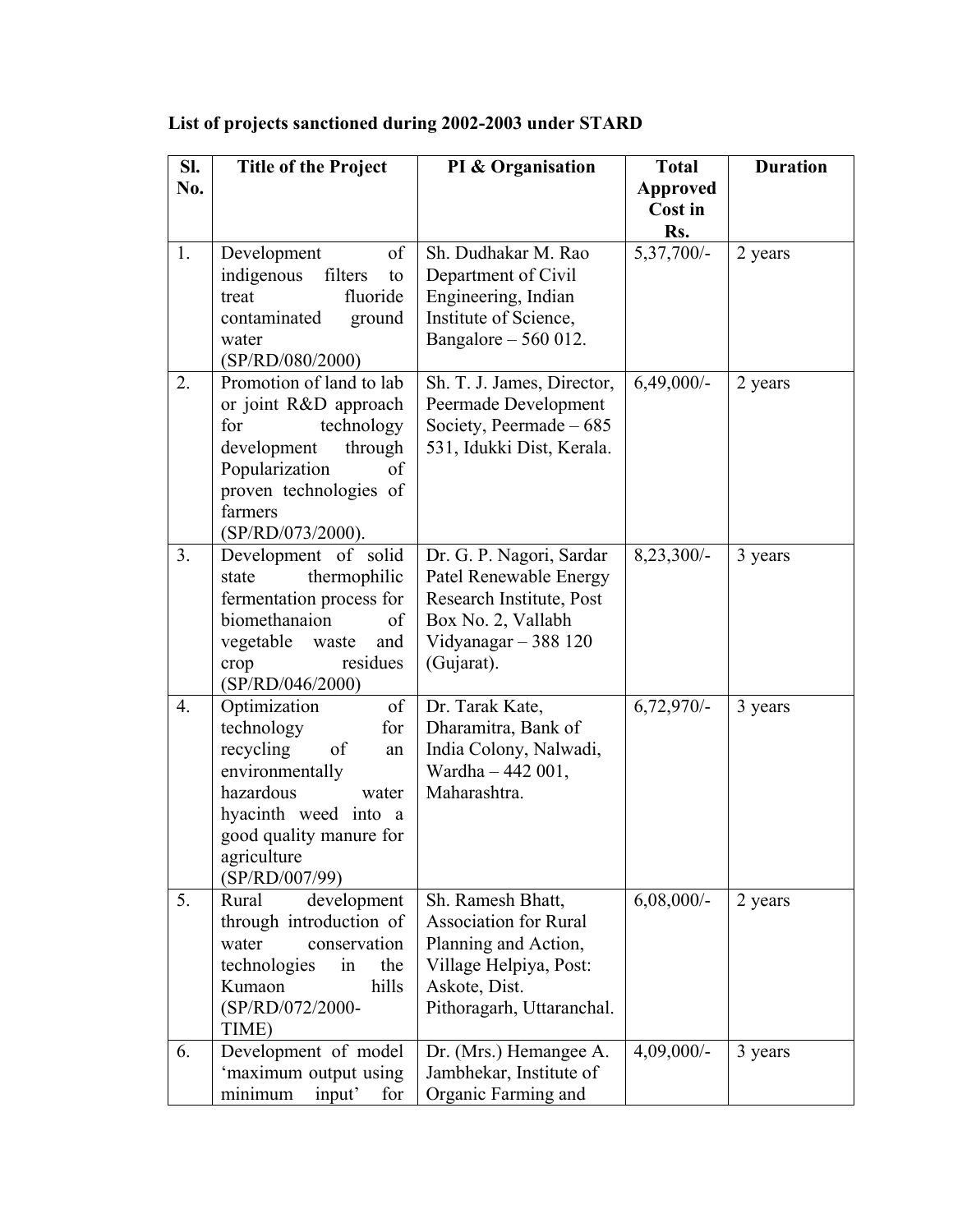|     | marginal<br>farmers<br>in   | Rural Technologies, B-9, |              |         |
|-----|-----------------------------|--------------------------|--------------|---------|
|     | Maharahtra                  | Shivai, Bank of          |              |         |
|     | (SP/RD/006/2001)            | Maharashtra colony,      |              |         |
|     |                             | Singhal Road, Pune -     |              |         |
|     |                             | 411 030.                 |              |         |
| 7.  | Soil solarization for the   | Dr. Harender Raj         | $2,37,700/-$ | 2 years |
|     | of<br>management            | Dr. Y.S. Parmar          |              |         |
|     | Fusarium<br>wilt<br>of      | University of            |              |         |
|     | gladiolus.                  | Horticulture and         |              |         |
|     | (SP/RD/011/2001)            | Forestry, Solan - 173    |              |         |
|     |                             | 230, H.P.                |              |         |
| 8.  | Core Grant to ARTI          | Dr. A.D. Karve           |              |         |
|     | (SP/RD/065/2001)            | ARTI, Flat No. 11        |              |         |
|     |                             | Maninee Apartments,      |              |         |
|     |                             | Dhayari Gaon, Pune -     |              |         |
|     |                             | 411 041.                 |              |         |
| 9.  | Grant to CIKS<br>Core       | Centre for Indian        |              |         |
|     | (SP/RD/030/2001)            | Knowledge Systems        |              |         |
|     |                             | (CIKS)                   |              |         |
|     |                             | Gandhi Mandappam         |              |         |
|     |                             | Road                     |              |         |
|     |                             | Chennai - 600 085.       |              |         |
| 10. | Multi Objective Solar       | Sh. M. S. Qidwai,        | $5,10,000/-$ | 2 years |
|     | System                      | Sultanpur Technological  |              |         |
|     | (SP/RD/038/99)              | Institute                |              |         |
|     |                             | Sultanpur.               |              |         |
| 11. | Studies<br>of<br>natural    | Prof. H. M. Chawla       | $7,73,000/-$ | 3 years |
|     | inhibitors<br>for<br>sprout | Indian Institute of      |              |         |
|     | potatoes and tuberous       | Technology               |              |         |
|     | vegetables.                 | Hauz Khas, New Delhi     |              |         |
|     | (SP/RD/058/2000)            |                          |              |         |
| 12. | Development<br>and          | Dr. B. V. Venkatarama    | $7,65,000/-$ | 3 years |
|     | dissemination<br>of         | Reddy                    |              |         |
|     | roofing<br>tiles<br>from    | Indian Institute of      |              |         |
|     | industrial mine wastes      | Science                  |              |         |
|     | (SP/RD/010/2001)            | Bangalore                |              |         |
| 13. | Development<br>of<br>a      | Dr. P.P. Thomas          | $7,62,000/-$ | 2 years |
|     | simple, cost effective,     | Regional Research        |              |         |
|     | rubber<br>sheet<br>dryer    | Laboratory and           |              |         |
|     | useful for small farmers    | Mitraniketan,            |              |         |
|     | using RRLT-NC drying        | Thiruvananthapuram.      |              |         |
|     | technology                  |                          |              |         |
|     | (SP/RD/052/2001)            |                          |              |         |
| 14. | Workshop on Mountain        | <b>HESCO</b>             | $1,73,000/-$ |         |
|     | Technology<br>Agenda:       | Vill. Ghisarpadi, P.O.   |              |         |
|     | Status,<br>Gaps<br>and      | Mehuwala Via Majra,      |              |         |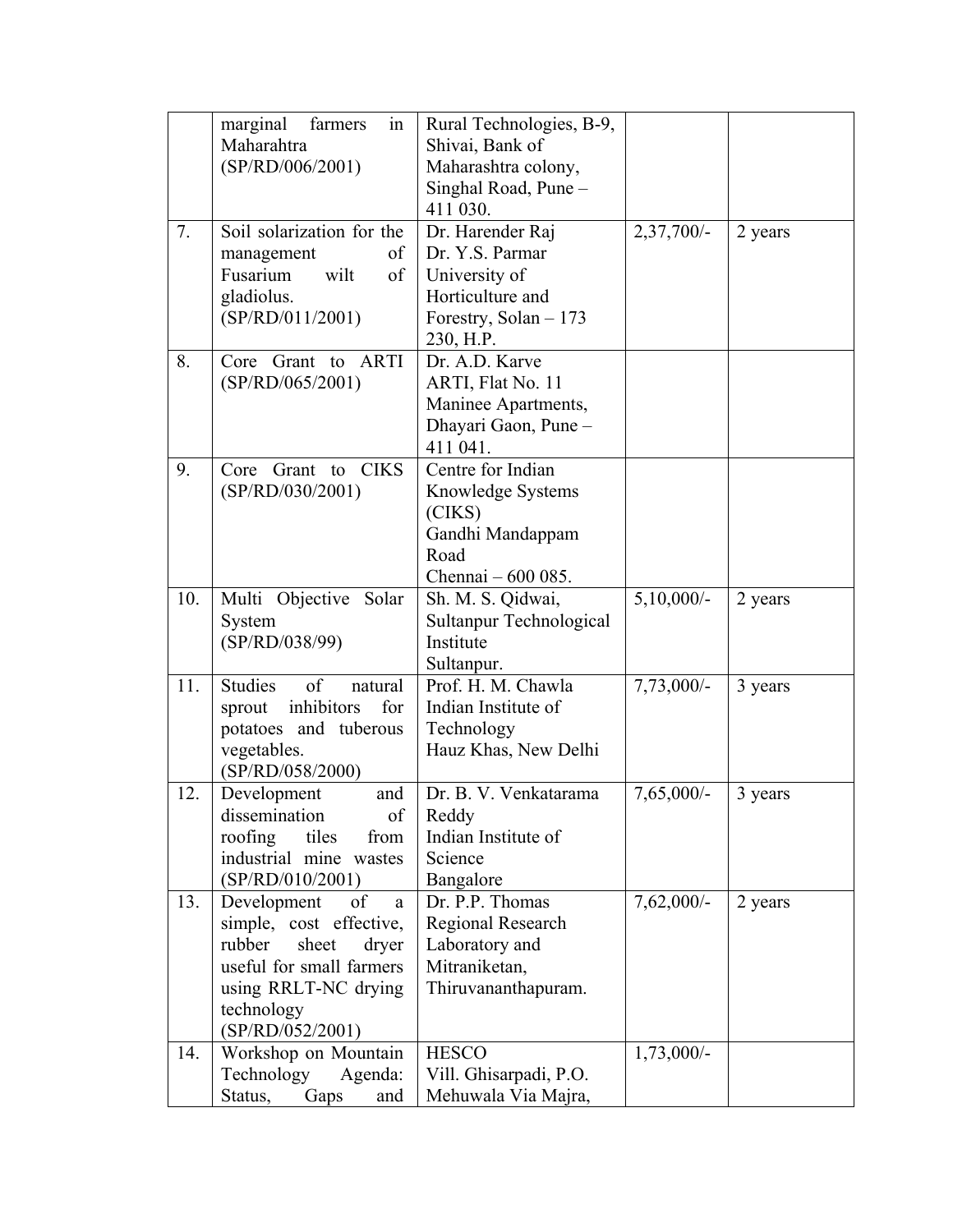|     | Possibilities during 9-<br>$10^{\text{th}}$<br>October,<br>2002<br>(SP/RD/010/2002)                                                                                                                                                                                | Dist. Dehradun - 248<br>001, Uttaranchal.                                                                                                      |              |         |
|-----|--------------------------------------------------------------------------------------------------------------------------------------------------------------------------------------------------------------------------------------------------------------------|------------------------------------------------------------------------------------------------------------------------------------------------|--------------|---------|
| 15. | Agriculture intervention<br>in the flood prone area<br>of<br>livelihood<br>development<br>and<br>conservation of<br>bio-<br>diversity<br>(SP/RD/013/2000)                                                                                                          | Dr. Pravin Kumar Dubey<br>Manav Seva Sansthan<br>"SEVA"<br>Gorakpur, U.P.                                                                      | $8,67,500/-$ | 3 years |
| 16. | Utilization<br>of<br>Rhododedron<br>flowers<br>culls<br>and<br>of<br>apple,<br>tomato<br>and<br>citrus,<br>potato grown in hill<br>region of Uttar Pradesh<br>manufacture<br>fro<br>of<br>semi-finished processed<br>products.<br>(SP/RD/004/2001)-<br><b>TIME</b> | Dr. P.P. Gothwal<br><b>Central Food</b><br><b>Technological Research</b><br>Institute, Lucknow.                                                | $6,75,500/-$ | 2 years |
| 17. | Development of garland<br>making machineries for<br>belmala<br>artisans<br>of<br>Bankura Dist. of West<br>Bengal.<br>(SP/RD/058/2001)                                                                                                                              | Mr. Abhijit Banerjee<br><b>FOSET</b><br>15 N, Lindsay Street, $5th$<br>Floor, New CMC<br>Building, New Market<br>Complex, Kolkata - 700<br>087 | $1,82,000/-$ | 1 year  |
| 18. | Cultivation<br>high<br>of<br>value crops for socio-<br>economic upliftment of<br>rural<br>people<br>in<br>Himachal<br>Pradesh.<br>(SP/RD/045/2001)                                                                                                                 | Dr. Lal Singh,<br>Himalayan Research<br>Group, Umesh Bhawan,<br>Chotta Shimla, Shimla -<br>171 002.                                            | $9,83,000/-$ | 3 years |
| 19. | Establishment of Rural<br>technology<br>Park<br>at<br>Tura, West Garo Hills,<br>Meghalaya.<br>(SP/RD/012/2000)-RTP                                                                                                                                                 | Sh. Carmo Noronha,<br>Bethany Society, Lady<br>Veronica Lane, Shillong,<br>Meghalaya $-793003$ .                                               | 18,08,800/-  | 3 years |
| 20. | Pearl<br>Culture:<br>$\mathsf{A}$<br>sustainable technology<br>package for income $\&$<br>employment generation<br>for fisheries community<br>and<br>entrepreneurs.<br>(SP/RD/024/2001)                                                                            | Sh. Umesh Siddham<br>AFORD, P.O.<br>Bramhapuri, Dist.<br>Chandrapur, Maharashtra<br>$-441206$                                                  | $6,32,000/-$ | 3 years |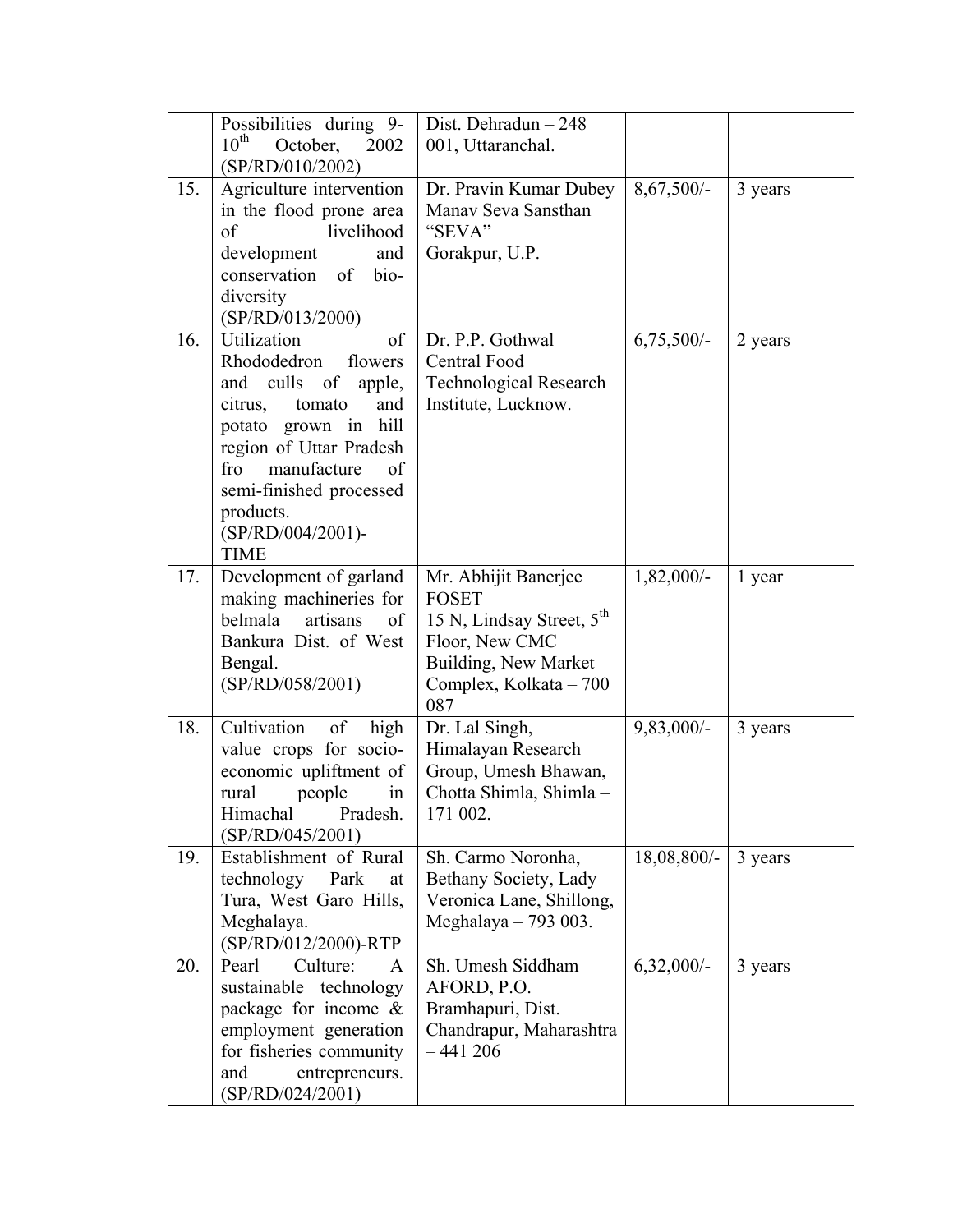| 21. | of<br>Development<br>technology to produce<br>hygienically<br>dried                                                                                 | Dr. Ashim Kumar<br>Manna, Sarboday<br>Sangha, Vill & P.O.                                                                                                 | $5,31,500/-$    | 2 years |
|-----|-----------------------------------------------------------------------------------------------------------------------------------------------------|-----------------------------------------------------------------------------------------------------------------------------------------------------------|-----------------|---------|
|     | fish<br>marine<br>for<br>domestic<br>export<br>and                                                                                                  | Ajaya, Dist. Midnapore.<br>(W.B.)                                                                                                                         |                 |         |
|     | market.<br>(SP/RD/038/2001)                                                                                                                         |                                                                                                                                                           |                 |         |
| 22. | Study on the feasibility<br>of<br>commercial<br>application<br>of<br>solar<br>thermal<br>system<br>in<br>sweetmeat<br>industry.<br>(SP/RD/007/2002) | Sh. Sujay Basu,<br>School of Energy Studies<br>Jadavpur University<br>Kolkata - 700 032                                                                   | 1,98,500/-      | 1 year  |
| 23. | Quail<br>Japanese<br>demonstration<br>cum<br>production<br>centre.<br>(SP/RD/055/2000)                                                              | Dr. R.K. Shyamananda<br>Singh<br>Manipur Science &<br>Technology Council,<br>Central Jail Road,<br>Imphal - 795 001                                       | $7,60,000/$ -   | 2 years |
| 24. | Bhubaneswar<br>Slum<br>Health<br>Project<br>(SP/RD/037/2001)                                                                                        | Miss Chitnish Dash<br>Forum of Invention and<br>Service in Homeopathy<br>HIG 230 Kaman Vihar<br>Chandrasekharpur<br>Bhubaneswar $-751031$ .               | $1,53,000/-$    | 1 year  |
| 25. | Design Development $\&$<br>Standardization<br>of<br>Blacksmith -Mechanical<br>Hammer.<br>(SP/RD/023/2002-<br>TIME)                                  | Er. Lalit Mahazan<br>Society for Technology<br>& Development, Village<br>- Bhadyal<br>Post - Behna Dist -<br>Mandi<br>Himachal Pradesh - 175<br>001.      | $3,08,000/-$    | 1 year  |
| 26. | Development of a low<br>technology<br>for<br>cost<br>arsenic removal in rural<br>areas of West Bengal.<br>(SP/RD/051/99)                            | Dr. Liggy Philip<br>Department of Civil<br>Engineering, Indian<br>Institute of Technology<br>$(III)$ , Chennai $-600036$                                  | $13, 13, 910/-$ | 3 years |
| 27. | Design and development<br>of website for Science &<br>Society<br>Division<br>(SP/RD/035/2002)                                                       | Ms. K. Dasgupta Misra,<br>Sr. Scientific Officer,<br>Vigyan Prasar,<br>C-24 Qutab Institutional<br>Area,<br><b>ASCI</b> Building,<br>New Delhi - 110 016. | $4,58,000/-$    | 2 years |
| 28. | Garhwal Himalaya mein                                                                                                                               | Sh. Bhola Dutt Shastry                                                                                                                                    | $6,86,000/$ -   | 3 years |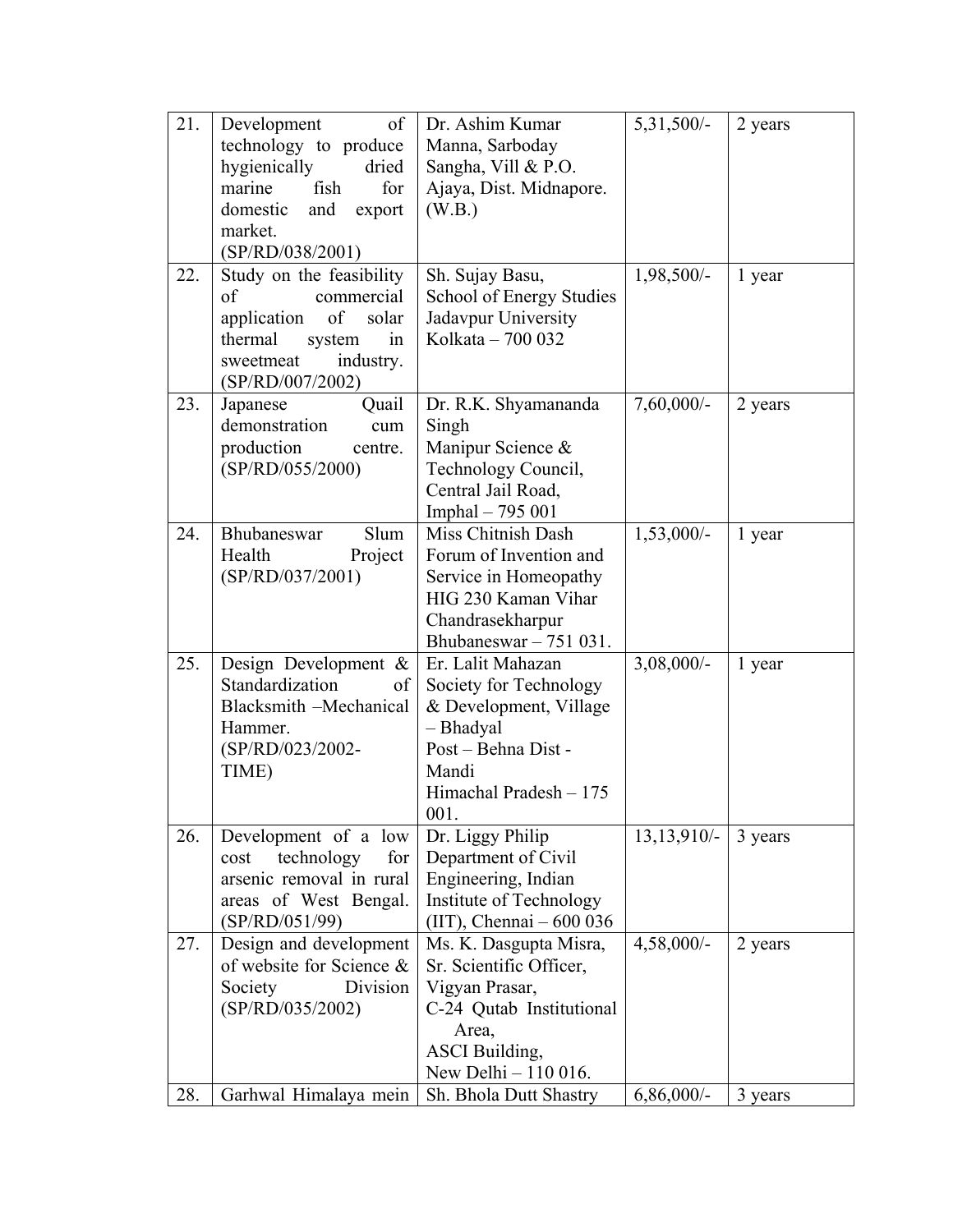|     | ke<br>ghati<br>urgam        | Panch Pushp<br>Kalyan                     |               |         |
|-----|-----------------------------|-------------------------------------------|---------------|---------|
|     | krishi<br>paramparagat      | Sansthan,                                 |               |         |
|     | tantra mein khadhano ke     | Jyoti Sadan, House No.                    |               |         |
|     | punurudhar avem manav       | 119,                                      |               |         |
|     | takniki<br>kendrit<br>vikas | Shakti Bihar, Srinagar,                   |               |         |
|     | yojna (SP/RD/029/2000-      | Garhwal - 246 174,                        |               |         |
|     | TIME)                       | Uttaranchal.                              |               |         |
| 29. | Development of              | Dr. S. K. Thampy                          | $6,70,450/-$  | 1 year  |
|     | improved electrodialysis    | Central Salt & Marine                     |               |         |
|     |                             | <b>Chemicals Research</b>                 |               |         |
|     | system for obtaining        |                                           |               |         |
|     | portable water from sea.    | Institute (CSMCRI)                        |               |         |
|     | (SP/RD/021/2002)            | G. B. Marg, Bhavnagar -                   |               |         |
|     |                             | 364 002                                   |               |         |
| 30. | Facilitating                | Sh. Bhupendra Negi                        | $1,99,000/-$  | 1 year  |
|     | transformation<br>of        | Janaadhar Society,                        |               |         |
|     | wooden packaging<br>to      | 682-Indira Colony,                        |               |         |
|     | corrugated<br>cartons       | $P.O. - New Forest,$                      |               |         |
|     | through demonstration       | DehraDun - 248 006.                       |               |         |
|     | of carton carriers in the   |                                           |               |         |
|     | fruit production zones of   |                                           |               |         |
|     | Uttaranchal.                |                                           |               |         |
|     | (SP/RD/029/2002-            |                                           |               |         |
|     | TIME)                       |                                           |               |         |
| 31. | Development<br>$\&$         | Sri Subal Bose,                           | $2,27,000/-$  | 1 year  |
|     | Application<br>of           | VERDICT, 13 A                             |               |         |
|     | technology to improve       | Nayan<br>Krishna<br>Saha                  |               |         |
|     | quality of life of poor     | Lane,                                     |               |         |
|     | rural carpenter.            | Kolkata - 700 003.                        |               |         |
|     | (SP/RD/014/2001)            |                                           |               |         |
| 32. | Development of process      | Prof. M. Ramakrishna                      | $7,65,000/$ - | 2 years |
|     | of mixed fruit Mango        | Rao                                       |               |         |
|     |                             |                                           |               |         |
|     |                             | General<br>Secretary,                     |               |         |
|     | bars in solar dryers and    |                                           |               |         |
|     | suitable packaging for      | Society<br>for<br>Energy,                 |               |         |
|     | cottage food processing     | Environment<br>and                        |               |         |
|     | industry.                   | Development<br>$(SEED)$ ,                 |               |         |
|     | (SP/RD/067/2001)            | Plot 30, Road 5, Jubilee                  |               |         |
|     |                             | Hills Society, Hyderabad                  |               |         |
|     |                             | $-500033$                                 |               |         |
| 33. | Development<br>of           | Sh. Brij Mohan Sharma,                    | $6,19,000/-$  | 2 years |
|     | ornamental fishery,<br>an   | Society of Pollution &                    |               |         |
|     | employment generation       | Environment                               |               |         |
|     | (SP/RD/008/2000)-           | Conservation<br>Scientists                |               |         |
|     | <b>TIME</b>                 | (SPECS), 64, East Rest                    |               |         |
|     |                             | Dehradun,<br>Camp,                        |               |         |
| 34. | Demonstration centre for    | Uttaranchal - 248 001.<br>Dr. R. P. Singh | $9,97,600/-$  | 2 years |